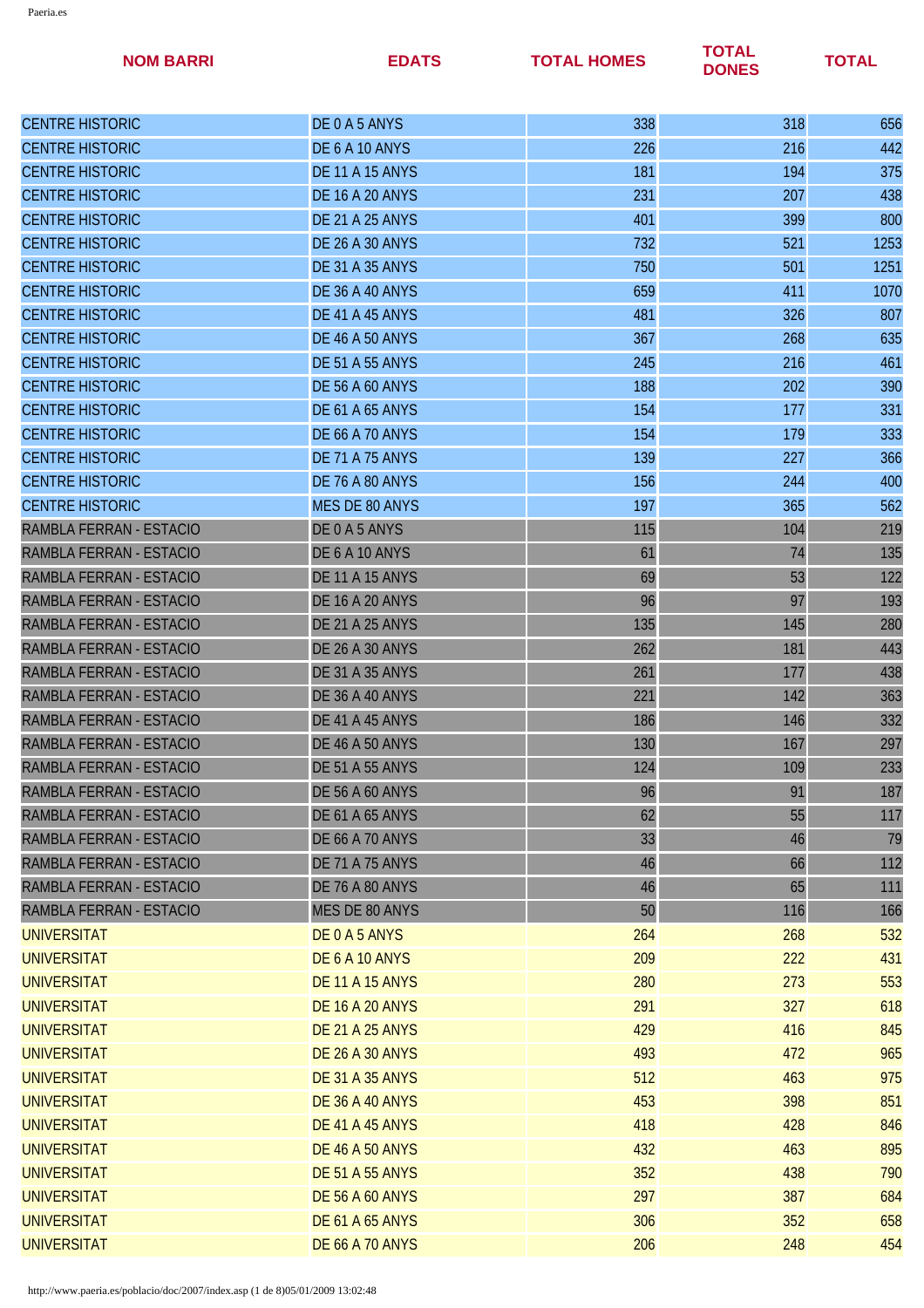| <b>UNIVERSITAT</b>             | <b>DE 71 A 75 ANYS</b> | 232 | 331 | 563  |
|--------------------------------|------------------------|-----|-----|------|
| <b>UNIVERSITAT</b>             | <b>DE 76 A 80 ANYS</b> | 205 | 335 | 540  |
| <b>UNIVERSITAT</b>             | <b>MES DE 80 ANYS</b>  | 220 | 516 | 736  |
| PRINCEP DE VIANA - CLOT        | DE0A5ANYS              | 352 | 316 | 668  |
| PRINCEP DE VIANA - CLOT        | DE 6 A 10 ANYS         | 267 | 246 | 513  |
| PRINCEP DE VIANA - CLOT        | <b>DE 11 A 15 ANYS</b> | 290 | 237 | 527  |
| PRINCEP DE VIANA - CLOT        | <b>DE 16 A 20 ANYS</b> | 279 | 299 | 578  |
| PRINCEP DE VIANA - CLOT        | <b>DE 21 A 25 ANYS</b> | 469 | 380 | 849  |
| PRINCEP DE VIANA - CLOT        | <b>DE 26 A 30 ANYS</b> | 629 | 476 | 1105 |
| PRINCEP DE VIANA - CLOT        | <b>DE 31 A 35 ANYS</b> | 609 | 459 | 1068 |
| PRINCEP DE VIANA - CLOT        | <b>DE 36 A 40 ANYS</b> | 512 | 431 | 943  |
| PRINCEP DE VIANA - CLOT        | DE 41 A 45 ANYS        | 528 | 476 | 1004 |
| PRINCEP DE VIANA - CLOT        | <b>DE 46 A 50 ANYS</b> | 410 | 397 | 807  |
| PRINCEP DE VIANA - CLOT        | <b>DE 51 A 55 ANYS</b> | 321 | 363 | 684  |
| PRINCEP DE VIANA - CLOT        | <b>DE 56 A 60 ANYS</b> | 289 | 356 | 645  |
| PRINCEP DE VIANA - CLOT        | <b>DE 61 A 65 ANYS</b> | 284 | 302 | 586  |
| PRINCEP DE VIANA - CLOT        | <b>DE 66 A 70 ANYS</b> | 176 | 251 | 427  |
| PRINCEP DE VIANA - CLOT        | <b>DE 71 A 75 ANYS</b> | 212 | 302 | 514  |
| PRINCEP DE VIANA - CLOT        | DE 76 A 80 ANYS        | 192 | 268 | 460  |
| PRINCEP DE VIANA - CLOT        | <b>MES DE 80 ANYS</b>  | 156 | 340 | 496  |
| <b>INSTITUTS - TEMPLERS</b>    | DE0A5ANYS              | 235 | 230 | 465  |
| <b>INSTITUTS - TEMPLERS</b>    | DE 6 A 10 ANYS         | 166 | 161 | 327  |
| <b>INSTITUTS - TEMPLERS</b>    | <b>DE 11 A 15 ANYS</b> | 175 | 162 | 337  |
| <b>INSTITUTS - TEMPLERS</b>    | <b>DE 16 A 20 ANYS</b> | 193 | 188 | 381  |
| <b>INSTITUTS - TEMPLERS</b>    | <b>DE 21 A 25 ANYS</b> | 276 | 237 | 513  |
| <b>INSTITUTS - TEMPLERS</b>    | <b>DE 26 A 30 ANYS</b> | 331 | 305 | 636  |
| <b>INSTITUTS - TEMPLERS</b>    | <b>DE 31 A 35 ANYS</b> | 350 | 271 | 621  |
| <b>INSTITUTS - TEMPLERS</b>    | <b>DE 36 A 40 ANYS</b> | 329 | 298 | 627  |
| <b>INSTITUTS - TEMPLERS</b>    | DE 41 A 45 ANYS        | 290 | 316 | 606  |
| <b>INSTITUTS - TEMPLERS</b>    | <b>DE 46 A 50 ANYS</b> | 267 | 274 | 541  |
| <b>INSTITUTS - TEMPLERS</b>    | <b>DE 51 A 55 ANYS</b> | 197 | 228 | 425  |
| <b>INSTITUTS - TEMPLERS</b>    | <b>DE 56 A 60 ANYS</b> | 183 | 202 | 385  |
| <b>INSTITUTS - TEMPLERS</b>    | <b>DE 61 A 65 ANYS</b> | 166 | 205 | 371  |
| <b>INSTITUTS - TEMPLERS</b>    | <b>DE 66 A 70 ANYS</b> | 126 | 154 | 280  |
| <b>INSTITUTS - TEMPLERS</b>    | <b>DE 71 A 75 ANYS</b> | 140 | 167 | 307  |
| <b>INSTITUTS - TEMPLERS</b>    | <b>DE 76 A 80 ANYS</b> | 107 | 166 | 273  |
| <b>INSTITUTS - TEMPLERS</b>    | <b>MES DE 80 ANYS</b>  | 115 | 218 | 333  |
| <b>XALETS - HUMBERT TORRES</b> | DE0A5ANYS              | 115 | 95  | 210  |
| <b>XALETS - HUMBERT TORRES</b> | DE 6 A 10 ANYS         | 101 | 83  | 184  |
| <b>XALETS - HUMBERT TORRES</b> | <b>DE 11 A 15 ANYS</b> | 92  | 95  | 187  |
| <b>XALETS - HUMBERT TORRES</b> | <b>DE 16 A 20 ANYS</b> | 113 | 101 | 214  |
| <b>XALETS - HUMBERT TORRES</b> | <b>DE 21 A 25 ANYS</b> | 169 | 150 | 319  |
| <b>XALETS - HUMBERT TORRES</b> | <b>DE 26 A 30 ANYS</b> | 221 | 179 | 400  |
| <b>XALETS - HUMBERT TORRES</b> | <b>DE 31 A 35 ANYS</b> | 185 | 163 | 348  |
| <b>XALETS - HUMBERT TORRES</b> | <b>DE 36 A 40 ANYS</b> | 159 | 153 | 312  |
| <b>XALETS - HUMBERT TORRES</b> | DE 41 A 45 ANYS        | 146 | 134 | 280  |
| <b>XALETS - HUMBERT TORRES</b> | <b>DE 46 A 50 ANYS</b> | 130 | 167 | 297  |
| <b>XALETS - HUMBERT TORRES</b> | <b>DE 51 A 55 ANYS</b> | 161 | 189 | 350  |
| <b>XALETS - HUMBERT TORRES</b> | <b>DE 56 A 60 ANYS</b> | 127 | 160 | 287  |
| <b>XALETS - HUMBERT TORRES</b> | <b>DE 61 A 65 ANYS</b> | 130 | 147 | 277  |
| <b>XALETS - HUMBERT TORRES</b> | <b>DE 66 A 70 ANYS</b> | 106 | 147 | 253  |
|                                |                        |     |     |      |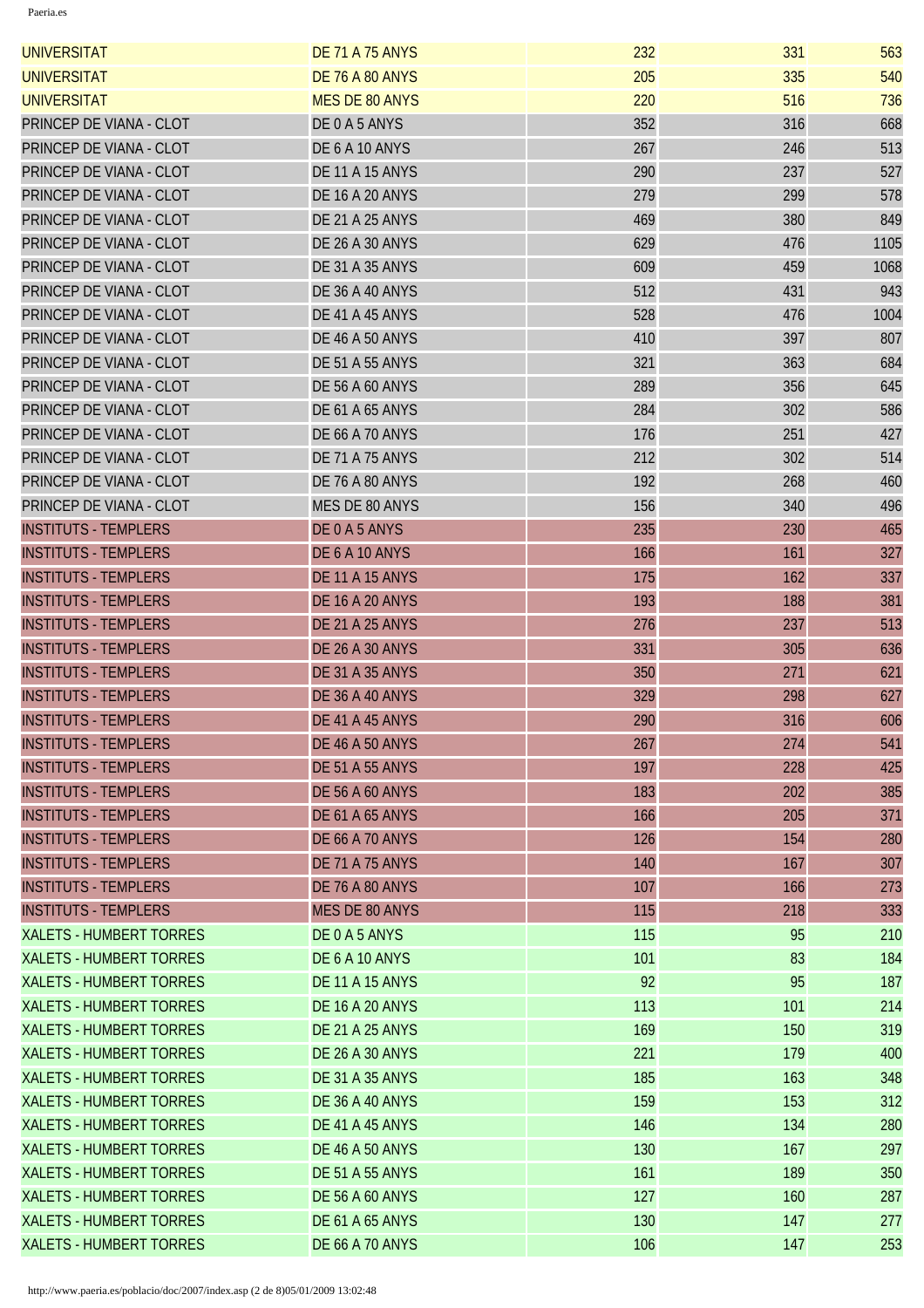| <b>XALETS - HUMBERT TORRES</b> | <b>DE 71 A 75 ANYS</b> | 85  | 115 | 200  |
|--------------------------------|------------------------|-----|-----|------|
| <b>XALETS - HUMBERT TORRES</b> | <b>DE 76 A 80 ANYS</b> | 76  | 111 | 187  |
| <b>XALETS - HUMBERT TORRES</b> | <b>MES DE 80 ANYS</b>  | 68  | 169 | 237  |
| <b>CAMP D'ESPORTS</b>          | DE 0 A 5 ANYS          | 111 | 125 | 236  |
| <b>CAMP D'ESPORTS</b>          | DE 6 A 10 ANYS         | 107 | 99  | 206  |
| <b>CAMP D'ESPORTS</b>          | <b>DE 11 A 15 ANYS</b> | 82  | 114 | 196  |
| <b>CAMP D'ESPORTS</b>          | <b>DE 16 A 20 ANYS</b> | 131 | 120 | 251  |
| <b>CAMP D'ESPORTS</b>          | <b>DE 21 A 25 ANYS</b> | 182 | 188 | 370  |
| <b>CAMP D'ESPORTS</b>          | <b>DE 26 A 30 ANYS</b> | 204 | 193 | 397  |
| <b>CAMP D'ESPORTS</b>          | <b>DE 31 A 35 ANYS</b> | 172 | 178 | 350  |
| <b>CAMP D'ESPORTS</b>          | <b>DE 36 A 40 ANYS</b> | 185 | 170 | 355  |
| <b>CAMP D'ESPORTS</b>          | DE 41 A 45 ANYS        | 161 | 168 | 329  |
| <b>CAMP D'ESPORTS</b>          | <b>DE 46 A 50 ANYS</b> | 171 | 186 | 357  |
| <b>CAMP D'ESPORTS</b>          | <b>DE 51 A 55 ANYS</b> | 179 | 175 | 354  |
| <b>CAMP D'ESPORTS</b>          | <b>DE 56 A 60 ANYS</b> | 128 | 173 | 301  |
| <b>CAMP D'ESPORTS</b>          | <b>DE 61 A 65 ANYS</b> | 138 | 138 | 276  |
| <b>CAMP D'ESPORTS</b>          | <b>DE 66 A 70 ANYS</b> | 96  | 136 | 232  |
| <b>CAMP D'ESPORTS</b>          | <b>DE 71 A 75 ANYS</b> | 82  | 122 | 204  |
| <b>CAMP D'ESPORTS</b>          | <b>DE 76 A 80 ANYS</b> | 71  | 129 | 200  |
| <b>CAMP D'ESPORTS</b>          | <b>MES DE 80 ANYS</b>  | 98  | 178 | 276  |
| <b>JOC DE LA BOLA</b>          | DE0A5ANYS              | 80  | 93  | 173  |
| <b>JOC DE LA BOLA</b>          | DE 6 A 10 ANYS         | 91  | 111 | 202  |
| <b>JOC DE LA BOLA</b>          | <b>DE 11 A 15 ANYS</b> | 132 | 147 | 279  |
| <b>JOC DE LA BOLA</b>          | <b>DE 16 A 20 ANYS</b> | 140 | 117 | 257  |
| <b>JOC DE LA BOLA</b>          | <b>DE 21 A 25 ANYS</b> | 95  | 98  | 193  |
| <b>JOC DE LA BOLA</b>          | <b>DE 26 A 30 ANYS</b> | 105 | 86  | 191  |
| <b>JOC DE LA BOLA</b>          | <b>DE 31 A 35 ANYS</b> | 77  | 95  | 172  |
| <b>JOC DE LA BOLA</b>          | <b>DE 36 A 40 ANYS</b> | 90  | 107 | 197  |
| <b>JOC DE LA BOLA</b>          | DE 41 A 45 ANYS        | 124 | 196 | 320  |
| <b>JOC DE LA BOLA</b>          | <b>DE 46 A 50 ANYS</b> | 200 | 210 | 410  |
| <b>JOC DE LA BOLA</b>          | <b>DE 51 A 55 ANYS</b> | 129 | 134 | 263  |
| <b>JOC DE LA BOLA</b>          | <b>DE 56 A 60 ANYS</b> | 125 | 126 | 251  |
| <b>JOC DE LA BOLA</b>          | <b>DE 61 A 65 ANYS</b> | 82  | 73  | 155  |
| <b>JOC DE LA BOLA</b>          | <b>DE 66 A 70 ANYS</b> | 43  | 42  | 85   |
| <b>JOC DE LA BOLA</b>          | <b>DE 71 A 75 ANYS</b> | 35  | 44  | 79   |
| <b>JOC DE LA BOLA</b>          | <b>DE 76 A 80 ANYS</b> | 24  | 26  | 50   |
| <b>JOC DE LA BOLA</b>          | MES DE 80 ANYS         | 33  | 59  | 92   |
| <b>MARIOLA</b>                 | DE0A5ANYS              | 356 | 373 | 729  |
| <b>MARIOLA</b>                 | DE 6 A 10 ANYS         | 232 | 241 | 473  |
| <b>MARIOLA</b>                 | <b>DE 11 A 15 ANYS</b> | 255 | 247 | 502  |
| <b>MARIOLA</b>                 | <b>DE 16 A 20 ANYS</b> | 332 | 335 | 667  |
| <b>MARIOLA</b>                 | <b>DE 21 A 25 ANYS</b> | 486 | 429 | 915  |
| <b>MARIOLA</b>                 | <b>DE 26 A 30 ANYS</b> | 625 | 483 | 1108 |
| <b>MARIOLA</b>                 | <b>DE 31 A 35 ANYS</b> | 580 | 388 | 968  |
| <b>MARIOLA</b>                 | <b>DE 36 A 40 ANYS</b> | 471 | 352 | 823  |
| <b>MARIOLA</b>                 | DE 41 A 45 ANYS        | 435 | 411 | 846  |
| <b>MARIOLA</b>                 | <b>DE 46 A 50 ANYS</b> | 389 | 368 | 757  |
| <b>MARIOLA</b>                 | <b>DE 51 A 55 ANYS</b> | 370 | 362 | 732  |
| <b>MARIOLA</b>                 | <b>DE 56 A 60 ANYS</b> | 305 | 321 | 626  |
| <b>MARIOLA</b>                 | <b>DE 61 A 65 ANYS</b> | 265 | 311 | 576  |
| <b>MARIOLA</b>                 | <b>DE 66 A 70 ANYS</b> | 216 | 280 | 496  |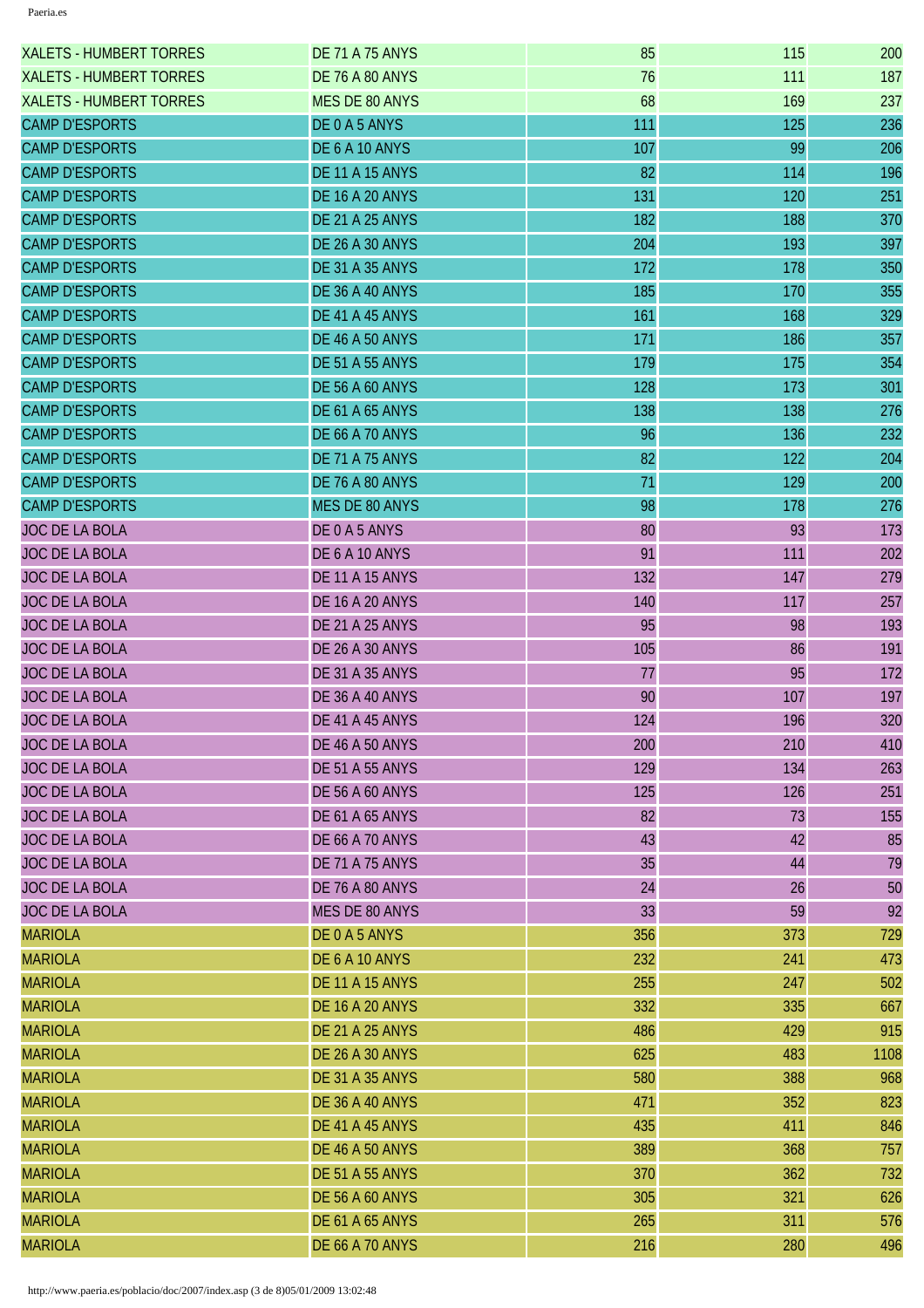| <b>MARIOLA</b>           | <b>DE 71 A 75 ANYS</b> | 234 | 303 | 537  |
|--------------------------|------------------------|-----|-----|------|
| <b>MARIOLA</b>           | <b>DE 76 A 80 ANYS</b> | 181 | 251 | 432  |
| <b>MARIOLA</b>           | <b>MES DE 80 ANYS</b>  | 159 | 257 | 416  |
| <b>BALAFIA</b>           | DE0A5ANYS              | 585 | 607 | 1192 |
| <b>BALAFIA</b>           | DE 6 A 10 ANYS         | 301 | 276 | 577  |
| <b>BALAFIA</b>           | <b>DE 11 A 15 ANYS</b> | 272 | 244 | 516  |
| <b>BALAFIA</b>           | <b>DE 16 A 20 ANYS</b> | 297 | 265 | 562  |
| <b>BALAFIA</b>           | <b>DE 21 A 25 ANYS</b> | 403 | 381 | 784  |
| <b>BALAFIA</b>           | <b>DE 26 A 30 ANYS</b> | 721 | 618 | 1339 |
| <b>BALAFIA</b>           | <b>DE 31 A 35 ANYS</b> | 861 | 756 | 1617 |
| <b>BALAFIA</b>           | <b>DE 36 A 40 ANYS</b> | 703 | 546 | 1249 |
| <b>BALAFIA</b>           | DE 41 A 45 ANYS        | 550 | 483 | 1033 |
| <b>BALAFIA</b>           | <b>DE 46 A 50 ANYS</b> | 385 | 372 | 757  |
| <b>BALAFIA</b>           | <b>DE 51 A 55 ANYS</b> | 320 | 296 | 616  |
| <b>BALAFIA</b>           | <b>DE 56 A 60 ANYS</b> | 253 | 254 | 507  |
| <b>BALAFIA</b>           | <b>DE 61 A 65 ANYS</b> | 213 | 262 | 475  |
| <b>BALAFIA</b>           | <b>DE 66 A 70 ANYS</b> | 166 | 208 | 374  |
| <b>BALAFIA</b>           | <b>DE 71 A 75 ANYS</b> | 165 | 231 | 396  |
| <b>BALAFIA</b>           | <b>DE 76 A 80 ANYS</b> | 152 | 202 | 354  |
| <b>BALAFIA</b>           | <b>MES DE 80 ANYS</b>  | 142 | 287 | 429  |
| <b>SECA DE SANT PERE</b> | DE0A5ANYS              | 125 | 156 | 281  |
| <b>SECA DE SANT PERE</b> | DE 6 A 10 ANYS         | 101 | 94  | 195  |
| <b>SECA DE SANT PERE</b> | <b>DE 11 A 15 ANYS</b> | 109 | 88  | 197  |
| <b>SECA DE SANT PERE</b> | <b>DE 16 A 20 ANYS</b> | 118 | 96  | 214  |
| <b>SECA DE SANT PERE</b> | <b>DE 21 A 25 ANYS</b> | 133 | 134 | 267  |
| <b>SECA DE SANT PERE</b> | <b>DE 26 A 30 ANYS</b> | 170 | 185 | 355  |
| <b>SECA DE SANT PERE</b> | DE 31 A 35 ANYS        | 210 | 189 | 399  |
| <b>SECA DE SANT PERE</b> | <b>DE 36 A 40 ANYS</b> | 209 | 168 | 377  |
| <b>SECA DE SANT PERE</b> | DE 41 A 45 ANYS        | 166 | 132 | 298  |
| <b>SECA DE SANT PERE</b> | <b>DE 46 A 50 ANYS</b> | 144 | 127 | 271  |
| <b>SECA DE SANT PERE</b> | <b>DE 51 A 55 ANYS</b> | 109 | 91  | 200  |
| <b>SECA DE SANT PERE</b> | <b>DE 56 A 60 ANYS</b> | 88  | 96  | 184  |
| <b>SECA DE SANT PERE</b> | <b>DE 61 A 65 ANYS</b> | 87  | 90  | 177  |
| <b>SECA DE SANT PERE</b> | <b>DE 66 A 70 ANYS</b> | 57  | 71  | 128  |
| <b>SECA DE SANT PERE</b> | <b>DE 71 A 75 ANYS</b> | 66  | 80  | 146  |
| <b>SECA DE SANT PERE</b> | <b>DE 76 A 80 ANYS</b> | 41  | 61  | 102  |
| <b>SECA DE SANT PERE</b> | <b>MES DE 80 ANYS</b>  | 36  | 59  | 95   |
| <b>PARDINYES</b>         | DE0A5ANYS              | 539 | 499 | 1038 |
| <b>PARDINYES</b>         | DE 6 A 10 ANYS         | 388 | 324 | 712  |
| <b>PARDINYES</b>         | <b>DE 11 A 15 ANYS</b> | 324 | 292 | 616  |
| <b>PARDINYES</b>         | <b>DE 16 A 20 ANYS</b> | 313 | 289 | 602  |
| <b>PARDINYES</b>         | <b>DE 21 A 25 ANYS</b> | 400 | 375 | 775  |
| <b>PARDINYES</b>         | <b>DE 26 A 30 ANYS</b> | 563 | 540 | 1103 |
| <b>PARDINYES</b>         | <b>DE 31 A 35 ANYS</b> | 673 | 660 | 1333 |
| <b>PARDINYES</b>         | <b>DE 36 A 40 ANYS</b> | 726 | 624 | 1350 |
| <b>PARDINYES</b>         | DE 41 A 45 ANYS        | 628 | 530 | 1158 |
| <b>PARDINYES</b>         | <b>DE 46 A 50 ANYS</b> | 479 | 456 | 935  |
| <b>PARDINYES</b>         | <b>DE 51 A 55 ANYS</b> | 342 | 323 | 665  |
| <b>PARDINYES</b>         | <b>DE 56 A 60 ANYS</b> | 235 | 251 | 486  |
| <b>PARDINYES</b>         | <b>DE 61 A 65 ANYS</b> | 159 | 204 | 363  |
| <b>PARDINYES</b>         | <b>DE 66 A 70 ANYS</b> | 112 | 146 | 258  |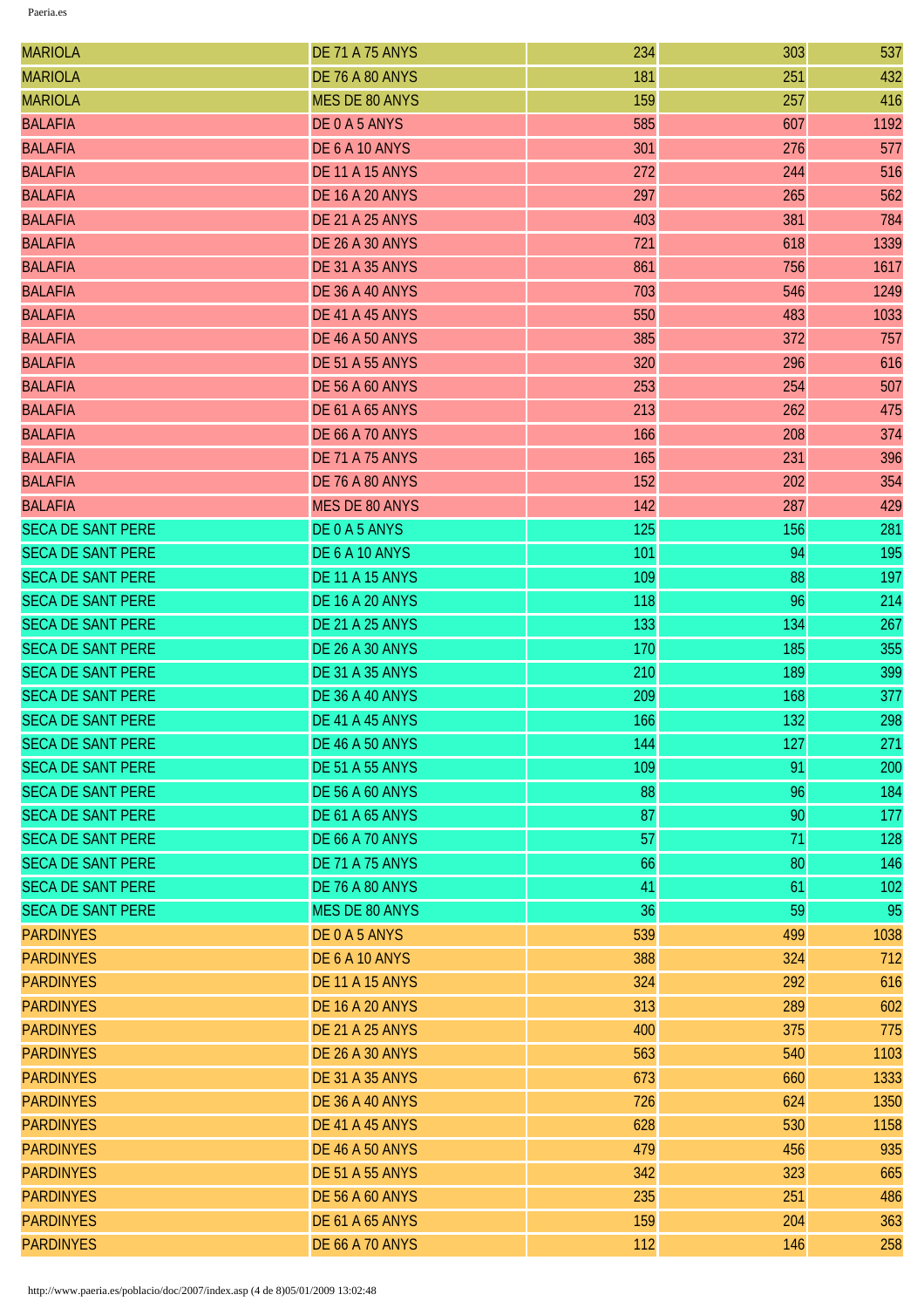| <b>PARDINYES</b>  | <b>DE 71 A 75 ANYS</b> | 124 | 200 | 324  |
|-------------------|------------------------|-----|-----|------|
| <b>PARDINYES</b>  | <b>DE 76 A 80 ANYS</b> | 131 | 163 | 294  |
| <b>PARDINYES</b>  | <b>MES DE 80 ANYS</b>  | 90  | 166 | 256  |
| <b>CAP PONT</b>   | DE0A5ANYS              | 352 | 339 | 691  |
| <b>CAP PONT</b>   | DE 6 A 10 ANYS         | 303 | 281 | 584  |
| <b>CAP PONT</b>   | <b>DE 11 A 15 ANYS</b> | 251 | 234 | 485  |
| <b>CAP PONT</b>   | <b>DE 16 A 20 ANYS</b> | 285 | 288 | 573  |
| <b>CAP PONT</b>   | <b>DE 21 A 25 ANYS</b> | 391 | 360 | 751  |
| <b>CAP PONT</b>   | <b>DE 26 A 30 ANYS</b> | 587 | 496 | 1083 |
| <b>CAP PONT</b>   | <b>DE 31 A 35 ANYS</b> | 568 | 502 | 1070 |
| <b>CAP PONT</b>   | DE 36 A 40 ANYS        | 513 | 477 | 990  |
| <b>CAP PONT</b>   | DE 41 A 45 ANYS        | 467 | 458 | 925  |
| <b>CAP PONT</b>   | <b>DE 46 A 50 ANYS</b> | 430 | 404 | 834  |
| <b>CAP PONT</b>   | <b>DE 51 A 55 ANYS</b> | 355 | 340 | 695  |
| <b>CAP PONT</b>   | <b>DE 56 A 60 ANYS</b> | 276 | 294 | 570  |
| <b>CAP PONT</b>   | <b>DE 61 A 65 ANYS</b> | 236 | 259 | 495  |
| <b>CAP PONT</b>   | <b>DE 66 A 70 ANYS</b> | 149 | 200 | 349  |
| <b>CAP PONT</b>   | <b>DE 71 A 75 ANYS</b> | 170 | 240 | 410  |
| <b>CAP PONT</b>   | DE 76 A 80 ANYS        | 158 | 186 | 344  |
| <b>CAP PONT</b>   | <b>MES DE 80 ANYS</b>  | 138 | 242 | 380  |
| <b>LA BORDETA</b> | DE0A5ANYS              | 490 | 494 | 984  |
| <b>LA BORDETA</b> | DE 6 A 10 ANYS         | 353 | 357 | 710  |
| <b>LA BORDETA</b> | <b>DE 11 A 15 ANYS</b> | 347 | 321 | 668  |
| <b>LA BORDETA</b> | <b>DE 16 A 20 ANYS</b> | 337 | 316 | 653  |
| <b>LA BORDETA</b> | <b>DE 21 A 25 ANYS</b> | 403 | 351 | 754  |
| <b>LA BORDETA</b> | <b>DE 26 A 30 ANYS</b> | 636 | 574 | 1210 |
| <b>LA BORDETA</b> | <b>DE 31 A 35 ANYS</b> | 696 | 640 | 1336 |
| <b>LA BORDETA</b> | <b>DE 36 A 40 ANYS</b> | 616 | 538 | 1154 |
| <b>LA BORDETA</b> | DE 41 A 45 ANYS        | 563 | 504 | 1067 |
| <b>LA BORDETA</b> | <b>DE 46 A 50 ANYS</b> | 455 | 412 | 867  |
| <b>LA BORDETA</b> | <b>DE 51 A 55 ANYS</b> | 354 | 344 | 698  |
| <b>LA BORDETA</b> | <b>DE 56 A 60 ANYS</b> | 297 | 280 | 577  |
| <b>LA BORDETA</b> | <b>DE 61 A 65 ANYS</b> | 210 | 208 | 418  |
| <b>LA BORDETA</b> | <b>DE 66 A 70 ANYS</b> | 146 | 187 | 333  |
| <b>LA BORDETA</b> | <b>DE 71 A 75 ANYS</b> | 149 | 185 | 334  |
| <b>LA BORDETA</b> | <b>DE 76 A 80 ANYS</b> | 127 | 152 | 279  |
| <b>LA BORDETA</b> | <b>MES DE 80 ANYS</b>  | 106 | 213 | 319  |
| <b>MAGRANERS</b>  | DE0A5ANYS              | 94  | 69  | 163  |
| <b>MAGRANERS</b>  | DE 6 A 10 ANYS         | 64  | 55  | 119  |
| <b>MAGRANERS</b>  | <b>DE 11 A 15 ANYS</b> | 73  | 70  | 143  |
| <b>MAGRANERS</b>  | <b>DE 16 A 20 ANYS</b> | 77  | 86  | 163  |
| <b>MAGRANERS</b>  | <b>DE 21 A 25 ANYS</b> | 97  | 107 | 204  |
| <b>MAGRANERS</b>  | <b>DE 26 A 30 ANYS</b> | 112 | 94  | 206  |
| <b>MAGRANERS</b>  | <b>DE 31 A 35 ANYS</b> | 100 | 80  | 180  |
| <b>MAGRANERS</b>  | <b>DE 36 A 40 ANYS</b> | 121 | 100 | 221  |
| <b>MAGRANERS</b>  | DE 41 A 45 ANYS        | 111 | 95  | 206  |
| <b>MAGRANERS</b>  | <b>DE 46 A 50 ANYS</b> | 86  | 75  | 161  |
| <b>MAGRANERS</b>  | <b>DE 51 A 55 ANYS</b> | 73  | 59  | 132  |
| <b>MAGRANERS</b>  | <b>DE 56 A 60 ANYS</b> | 60  | 59  | 119  |
| <b>MAGRANERS</b>  | <b>DE 61 A 65 ANYS</b> | 56  | 43  | 99   |
| <b>MAGRANERS</b>  | <b>DE 66 A 70 ANYS</b> | 36  | 48  | 84   |
|                   |                        |     |     |      |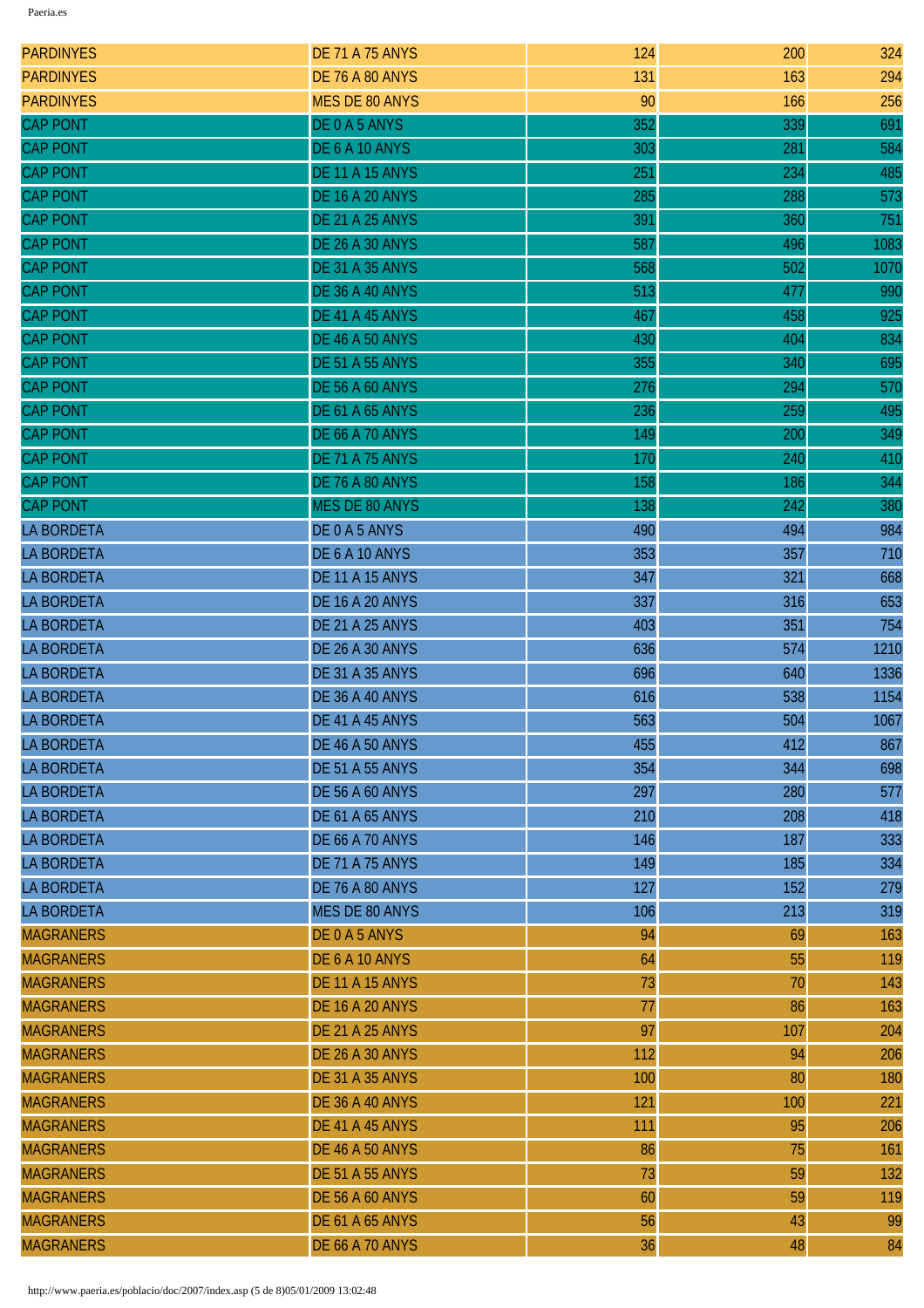| <b>MAGRANERS</b>         | <b>DE 71 A 75 ANYS</b> | 58  | 68  | 126 |
|--------------------------|------------------------|-----|-----|-----|
| <b>MAGRANERS</b>         | <b>DE 76 A 80 ANYS</b> | 27  | 47  | 74  |
| <b>MAGRANERS</b>         | <b>MES DE 80 ANYS</b>  | 26  | 49  | 75  |
| CAPPONT-POLIGON-VILANOV. | DE0A5ANYS              | 85  | 109 | 194 |
| CAPPONT-POLIGON-VILANOV. | DE 6 A 10 ANYS         | 46  | 49  | 95  |
| CAPPONT-POLIGON-VILANOV. | <b>DE 11 A 15 ANYS</b> | 41  | 50  | 91  |
| CAPPONT-POLIGON-VILANOV. | <b>DE 16 A 20 ANYS</b> | 46  | 41  | 87  |
| CAPPONT-POLIGON-VILANOV. | <b>DE 21 A 25 ANYS</b> | 72  | 83  | 155 |
| CAPPONT-POLIGON-VILANOV. | <b>DE 26 A 30 ANYS</b> | 108 | 120 | 228 |
| CAPPONT-POLIGON-VILANOV. | <b>DE 31 A 35 ANYS</b> | 136 | 108 | 244 |
| CAPPONT-POLIGON-VILANOV. | <b>DE 36 A 40 ANYS</b> | 96  | 92  | 188 |
| CAPPONT-POLIGON-VILANOV. | DE 41 A 45 ANYS        | 103 | 86  | 189 |
| CAPPONT-POLIGON-VILANOV. | <b>DE 46 A 50 ANYS</b> | 72  | 72  | 144 |
| CAPPONT-POLIGON-VILANOV. | <b>DE 51 A 55 ANYS</b> | 64  | 65  | 129 |
| CAPPONT-POLIGON-VILANOV. | <b>DE 56 A 60 ANYS</b> | 46  | 37  | 83  |
| CAPPONT-POLIGON-VILANOV. | <b>DE 61 A 65 ANYS</b> | 28  | 36  | 64  |
| CAPPONT-POLIGON-VILANOV. | <b>DE 66 A 70 ANYS</b> | 23  | 22  | 45  |
| CAPPONT-POLIGON-VILANOV. | <b>DE 71 A 75 ANYS</b> | 14  | 21  | 35  |
| CAPPONT-POLIGON-VILANOV. | <b>DE 76 A 80 ANYS</b> | 18  | 23  | 41  |
| CAPPONT-POLIGON-VILANOV. | <b>MES DE 80 ANYS</b>  | 12  | 21  | 33  |
| <b>BUTSENIT</b>          | DE0A5ANYS              | 26  | 32  | 58  |
| <b>BUTSENIT</b>          | DE 6 A 10 ANYS         | 33  | 21  | 54  |
| <b>BUTSENIT</b>          | <b>DE 11 A 15 ANYS</b> | 35  | 43  | 78  |
| <b>BUTSENIT</b>          | <b>DE 16 A 20 ANYS</b> | 32  | 39  | 71  |
| <b>BUTSENIT</b>          | <b>DE 21 A 25 ANYS</b> | 40  | 42  | 82  |
| <b>BUTSENIT</b>          | <b>DE 26 A 30 ANYS</b> | 62  | 38  | 100 |
| <b>BUTSENIT</b>          | <b>DE 31 A 35 ANYS</b> | 56  | 49  | 105 |
| <b>BUTSENIT</b>          | <b>DE 36 A 40 ANYS</b> | 46  | 45  | 91  |
| <b>BUTSENIT</b>          | <b>DE 41 A 45 ANYS</b> | 67  | 61  | 128 |
| <b>BUTSENIT</b>          | <b>DE 46 A 50 ANYS</b> | 59  | 50  | 109 |
| <b>BUTSENIT</b>          | <b>DE 51 A 55 ANYS</b> | 38  | 50  | 88  |
| <b>BUTSENIT</b>          | <b>DE 56 A 60 ANYS</b> | 61  | 64  | 125 |
| <b>BUTSENIT</b>          | <b>DE 61 A 65 ANYS</b> | 54  | 63  | 117 |
| <b>BUTSENIT</b>          | <b>DE 66 A 70 ANYS</b> | 46  | 42  | 88  |
| <b>BUTSENIT</b>          | <b>DE 71 A 75 ANYS</b> | 35  | 60  | 95  |
| <b>BUTSENIT</b>          | <b>DE 76 A 80 ANYS</b> | 47  | 48  | 95  |
| <b>BUTSENIT</b>          | <b>MES DE 80 ANYS</b>  | 44  | 62  | 106 |
| <b>TORRES DE SANUI</b>   | DE0A5ANYS              | 81  | 79  | 160 |
| <b>TORRES DE SANUI</b>   | DE 6 A 10 ANYS         | 85  | 61  | 146 |
| <b>TORRES DE SANUI</b>   | <b>DE 11 A 15 ANYS</b> | 74  | 77  | 151 |
| <b>TORRES DE SANUI</b>   | <b>DE 16 A 20 ANYS</b> | 78  | 69  | 147 |
| <b>TORRES DE SANUI</b>   | <b>DE 21 A 25 ANYS</b> | 85  | 76  | 161 |
| <b>TORRES DE SANUI</b>   | <b>DE 26 A 30 ANYS</b> | 67  | 62  | 129 |
| <b>TORRES DE SANUI</b>   | <b>DE 31 A 35 ANYS</b> | 76  | 64  | 140 |
| <b>TORRES DE SANUI</b>   | <b>DE 36 A 40 ANYS</b> | 64  | 93  | 157 |
| <b>TORRES DE SANUI</b>   | DE 41 A 45 ANYS        | 96  | 101 | 197 |
| <b>TORRES DE SANUI</b>   | <b>DE 46 A 50 ANYS</b> | 113 | 134 | 247 |
| <b>TORRES DE SANUI</b>   | <b>DE 51 A 55 ANYS</b> | 109 | 103 | 212 |
| <b>TORRES DE SANUI</b>   | <b>DE 56 A 60 ANYS</b> | 90  | 72  | 162 |
| <b>TORRES DE SANUI</b>   | <b>DE 61 A 65 ANYS</b> | 59  | 54  | 113 |
| <b>TORRES DE SANUI</b>   | <b>DE 66 A 70 ANYS</b> | 36  | 28  | 64  |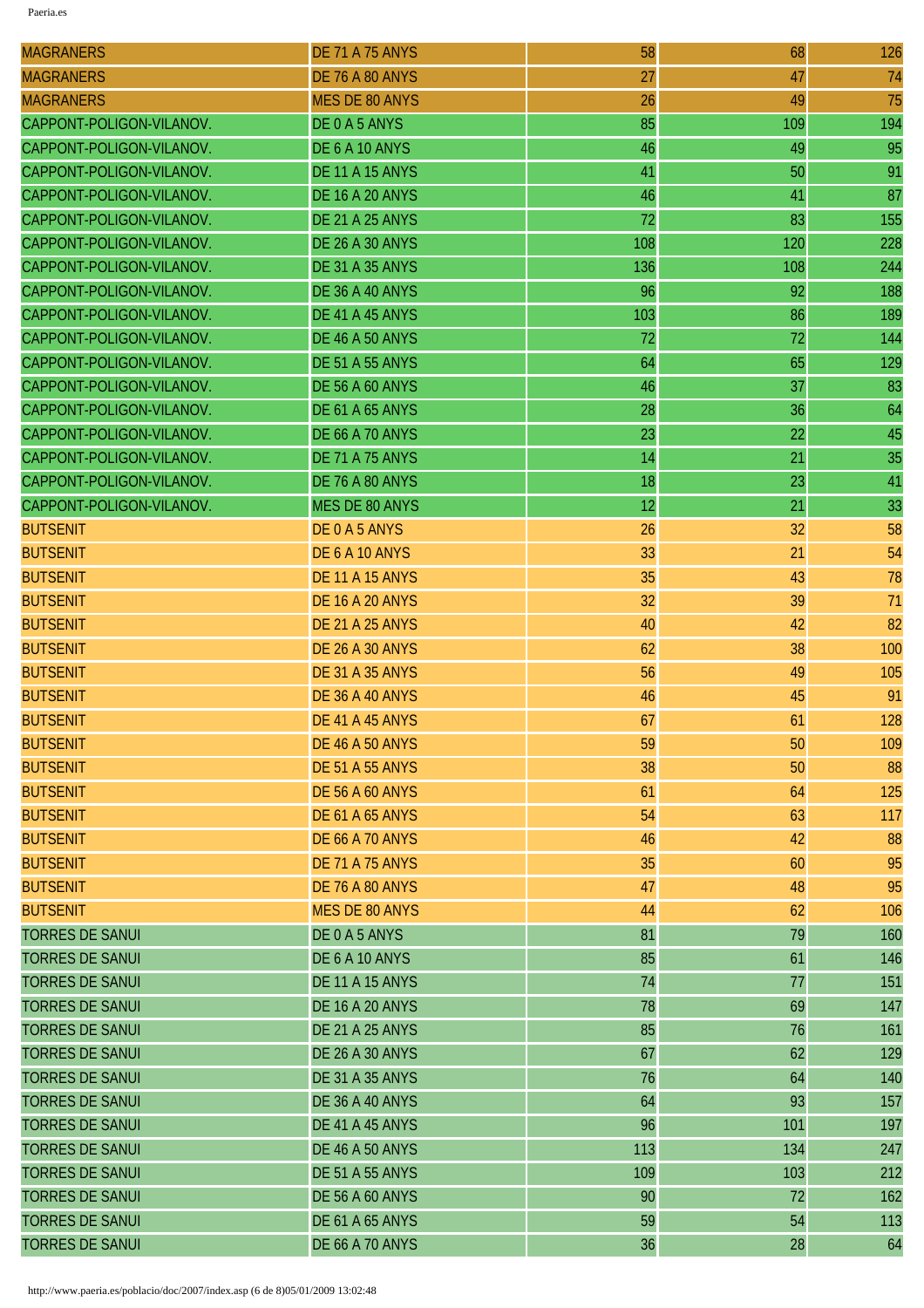| <b>TORRES DE SANUI</b>  | <b>DE 71 A 75 ANYS</b> | 34 | 36 | 70  |
|-------------------------|------------------------|----|----|-----|
| <b>TORRES DE SANUI</b>  | <b>DE 76 A 80 ANYS</b> | 21 | 26 | 47  |
| <b>TORRES DE SANUI</b>  | MES DE 80 ANYS         | 18 | 40 | 58  |
| <b>BASSES D'ALPICAT</b> | DE0A5ANYS              | 52 | 59 | 111 |
| <b>BASSES D'ALPICAT</b> | DE 6 A 10 ANYS         | 48 | 55 | 103 |
| <b>BASSES D'ALPICAT</b> | <b>DE 11 A 15 ANYS</b> | 57 | 61 | 118 |
| <b>BASSES D'ALPICAT</b> | <b>DE 16 A 20 ANYS</b> | 56 | 57 | 113 |
| <b>BASSES D'ALPICAT</b> | <b>DE 21 A 25 ANYS</b> | 53 | 52 | 105 |
| <b>BASSES D'ALPICAT</b> | <b>DE 26 A 30 ANYS</b> | 70 | 48 | 118 |
| <b>BASSES D'ALPICAT</b> | <b>DE 31 A 35 ANYS</b> | 48 | 46 | 94  |
| <b>BASSES D'ALPICAT</b> | <b>DE 36 A 40 ANYS</b> | 65 | 75 | 140 |
| <b>BASSES D'ALPICAT</b> | DE 41 A 45 ANYS        | 72 | 79 | 151 |
| <b>BASSES D'ALPICAT</b> | <b>DE 46 A 50 ANYS</b> | 86 | 66 | 152 |
| <b>BASSES D'ALPICAT</b> | <b>DE 51 A 55 ANYS</b> | 91 | 84 | 175 |
| <b>BASSES D'ALPICAT</b> | <b>DE 56 A 60 ANYS</b> | 66 | 57 | 123 |
| <b>BASSES D'ALPICAT</b> | <b>DE 61 A 65 ANYS</b> | 52 | 49 | 101 |
| <b>BASSES D'ALPICAT</b> | <b>DE 66 A 70 ANYS</b> | 31 | 44 | 75  |
| <b>BASSES D'ALPICAT</b> | <b>DE 71 A 75 ANYS</b> | 49 | 32 | 81  |
| <b>BASSES D'ALPICAT</b> | <b>DE 76 A 80 ANYS</b> | 26 | 37 | 63  |
| <b>BASSES D'ALPICAT</b> | <b>MES DE 80 ANYS</b>  | 42 | 59 | 101 |
| <b>LLIVIA</b>           | DE0A5ANYS              | 34 | 35 | 69  |
| <b>LLIVIA</b>           | DE 6 A 10 ANYS         | 44 | 35 | 79  |
| <b>LLIVIA</b>           | <b>DE 11 A 15 ANYS</b> | 22 | 25 | 47  |
| <b>LLIVIA</b>           | <b>DE 16 A 20 ANYS</b> | 31 | 29 | 60  |
| <b>LLIVIA</b>           | <b>DE 21 A 25 ANYS</b> | 43 | 32 | 75  |
| <b>LLIVIA</b>           | <b>DE 26 A 30 ANYS</b> | 56 | 44 | 100 |
| <b>LLIVIA</b>           | <b>DE 31 A 35 ANYS</b> | 56 | 52 | 108 |
| <b>LLIVIA</b>           | <b>DE 36 A 40 ANYS</b> | 49 | 52 | 101 |
| <b>LLIVIA</b>           | DE 41 A 45 ANYS        | 56 | 44 | 100 |
| <b>LLIVIA</b>           | <b>DE 46 A 50 ANYS</b> | 55 | 43 | 98  |
| <b>LLIVIA</b>           | <b>DE 51 A 55 ANYS</b> | 41 | 36 | 77  |
| <b>LLIVIA</b>           | <b>DE 56 A 60 ANYS</b> | 39 | 53 | 92  |
| <b>LLIVIA</b>           | <b>DE 61 A 65 ANYS</b> | 49 | 36 | 85  |
| <b>LLIVIA</b>           | <b>DE 66 A 70 ANYS</b> | 24 | 32 | 56  |
| <b>LLIVIA</b>           | <b>DE 71 A 75 ANYS</b> | 42 | 63 | 105 |
| <b>LLIVIA</b>           | <b>DE 76 A 80 ANYS</b> | 36 | 43 | 79  |
| <b>LLIVIA</b>           | <b>MES DE 80 ANYS</b>  | 45 | 70 | 115 |
| <b>LLIVIA</b>           | DE0A5ANYS              | 28 | 37 | 65  |
| <b>LLIVIA</b>           | DE 6 A 10 ANYS         | 18 | 26 | 44  |
| <b>LLIVIA</b>           | <b>DE 11 A 15 ANYS</b> | 27 | 16 | 43  |
| <b>LLIVIA</b>           | <b>DE 16 A 20 ANYS</b> | 31 | 22 | 53  |
| <b>LLIVIA</b>           | <b>DE 21 A 25 ANYS</b> | 35 | 29 | 64  |
| <b>LLIVIA</b>           | <b>DE 26 A 30 ANYS</b> | 37 | 31 | 68  |
| <b>LLIVIA</b>           | <b>DE 31 A 35 ANYS</b> | 41 | 40 | 81  |
| <b>LLIVIA</b>           | DE 36 A 40 ANYS        | 43 | 49 | 92  |
| <b>LLIVIA</b>           | DE 41 A 45 ANYS        | 47 | 31 | 78  |
| <b>LLIVIA</b>           | <b>DE 46 A 50 ANYS</b> | 36 | 31 | 67  |
| <b>LLIVIA</b>           | <b>DE 51 A 55 ANYS</b> | 29 | 31 | 60  |
| <b>LLIVIA</b>           | <b>DE 56 A 60 ANYS</b> | 29 | 39 | 68  |
| <b>LLIVIA</b>           | <b>DE 61 A 65 ANYS</b> | 30 | 28 | 58  |
| <b>LLIVIA</b>           | <b>DE 66 A 70 ANYS</b> | 23 | 38 | 61  |